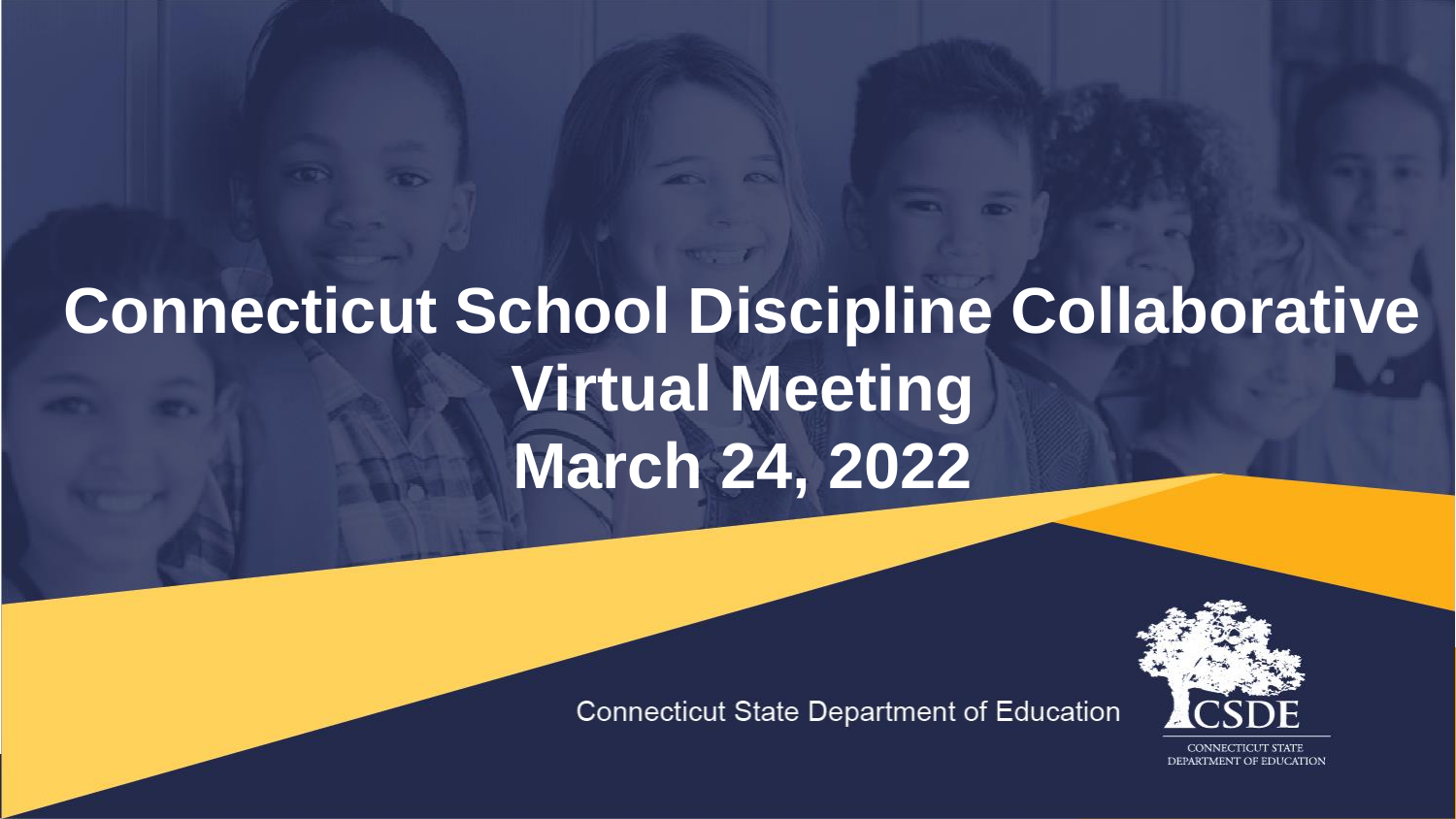## **Interacting with our Zoom Meeting**



To ask a question of our panelists:

Open the Chat panel and type in your question.



If you'd like a chance to unmute your microphone and ask a question:

- 1. Click the **Reactions** icon, and then
- 2. Click the **Raise Hand** button.

When you're called on by the facilitator, you'll be able to unmute your microphone. *If you're using Interpretation, please submit your questions using the Chat panel!*

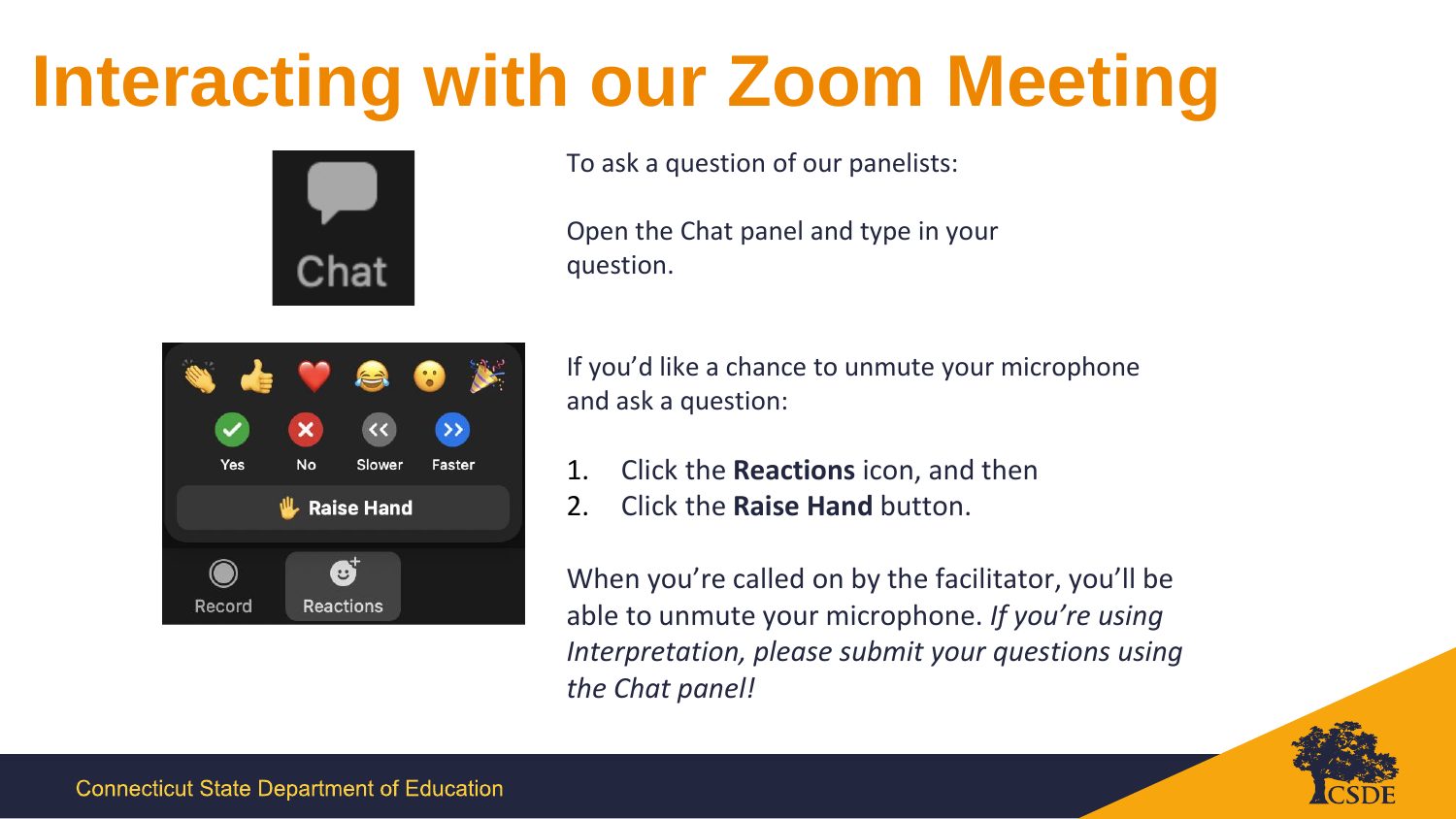

#### *John D. Frassinelli, Division Director School Health, Nutrition, Family Services and Adult Education*

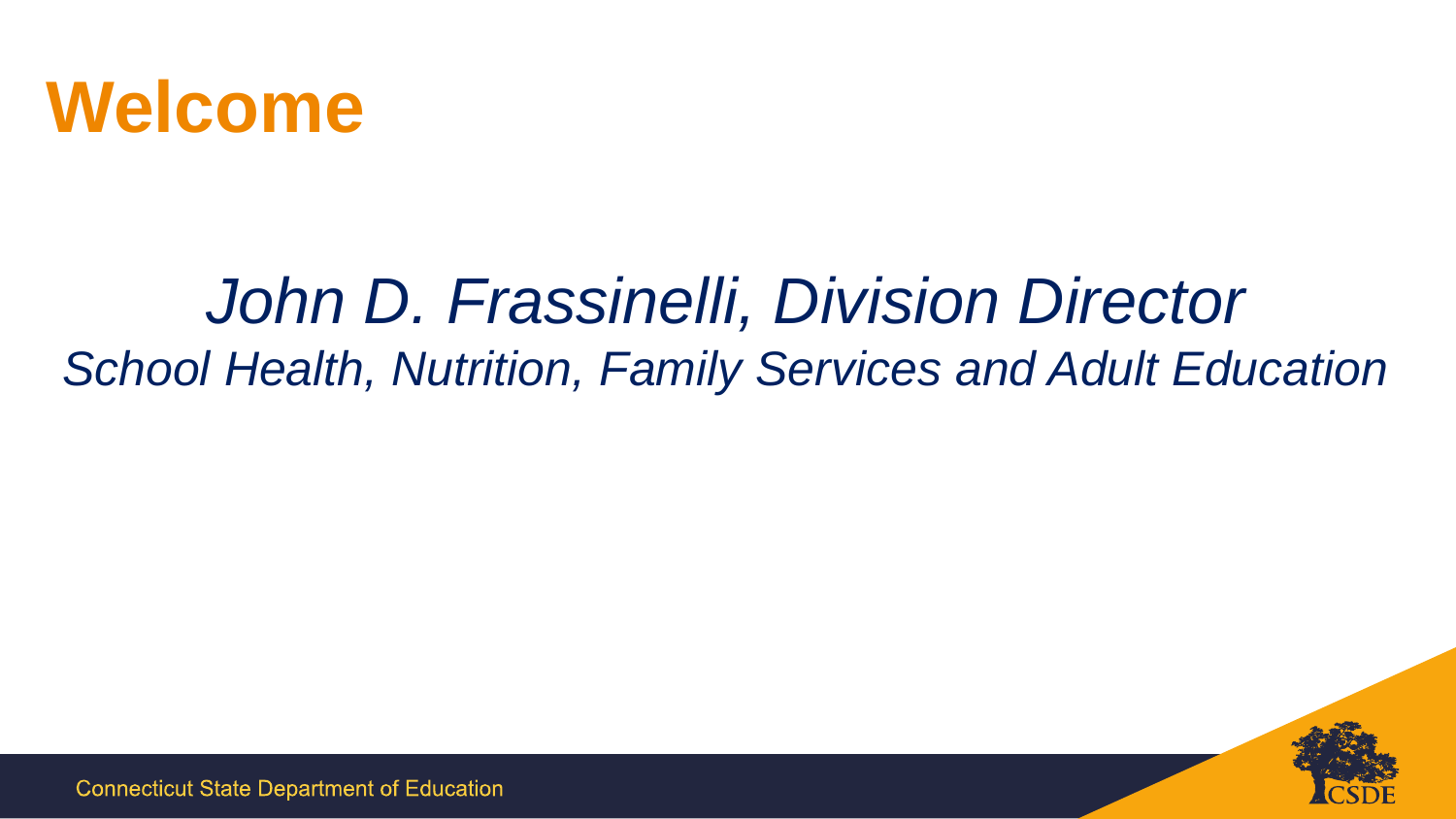## **Agenda Overview**

- Opening & Welcome
- **Commissioner of Education Updates**
- CSDE's Blueprint for Meeting the Moment on School Discipline
- Reflection on this Current Time in History on School Discipline
- Wrap Up and Next Steps

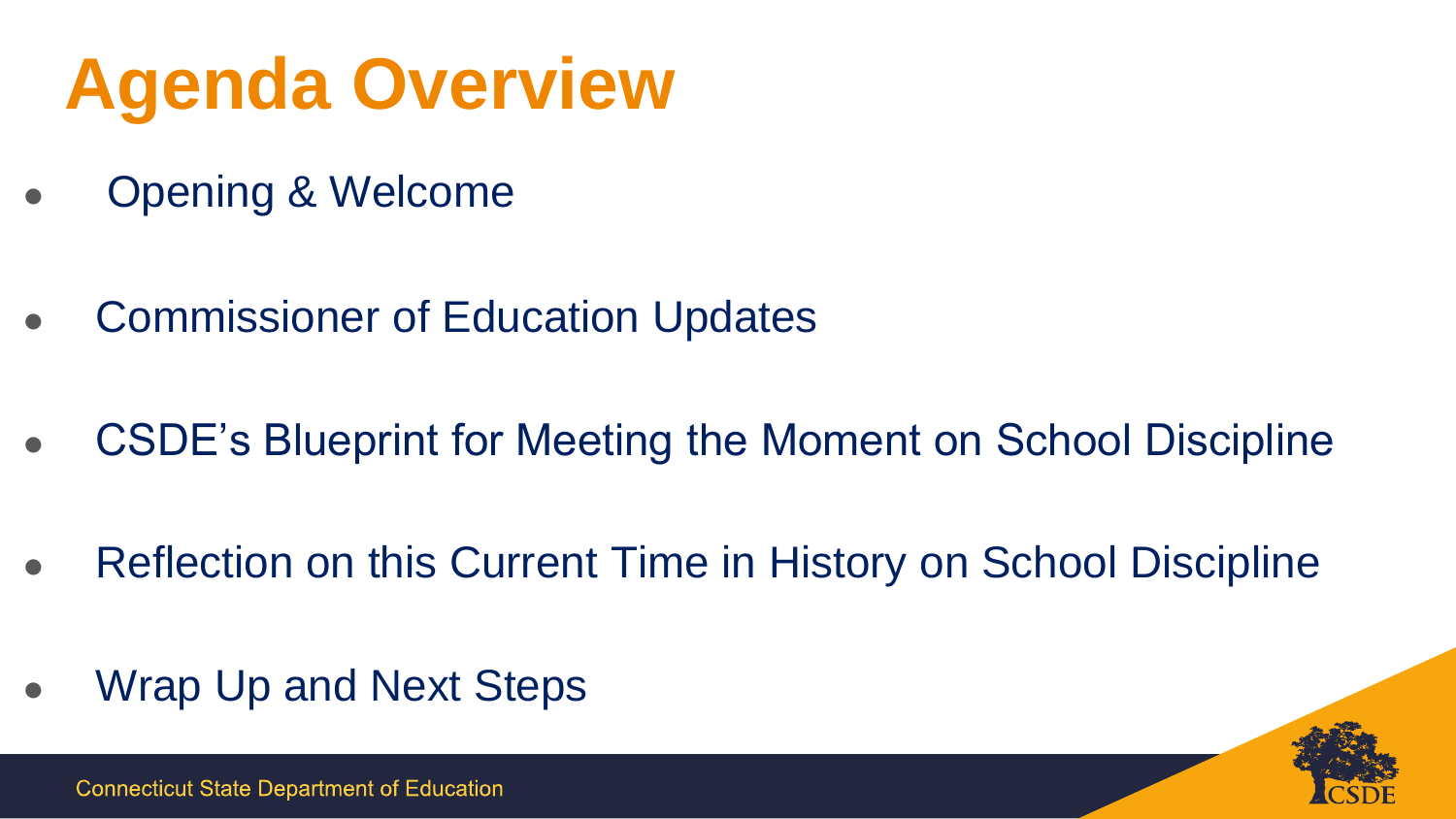#### **Connecticut School Discipline Collaborative**

#### **Overarching Goal:**

To advise the Commissioner of Education and State Board of Education on strategies for transforming school discipline in Connecticut schools.

#### **Outcome:**

To reduce the overall and disproportionate use of exclusionary discipline in Connecticut schools.

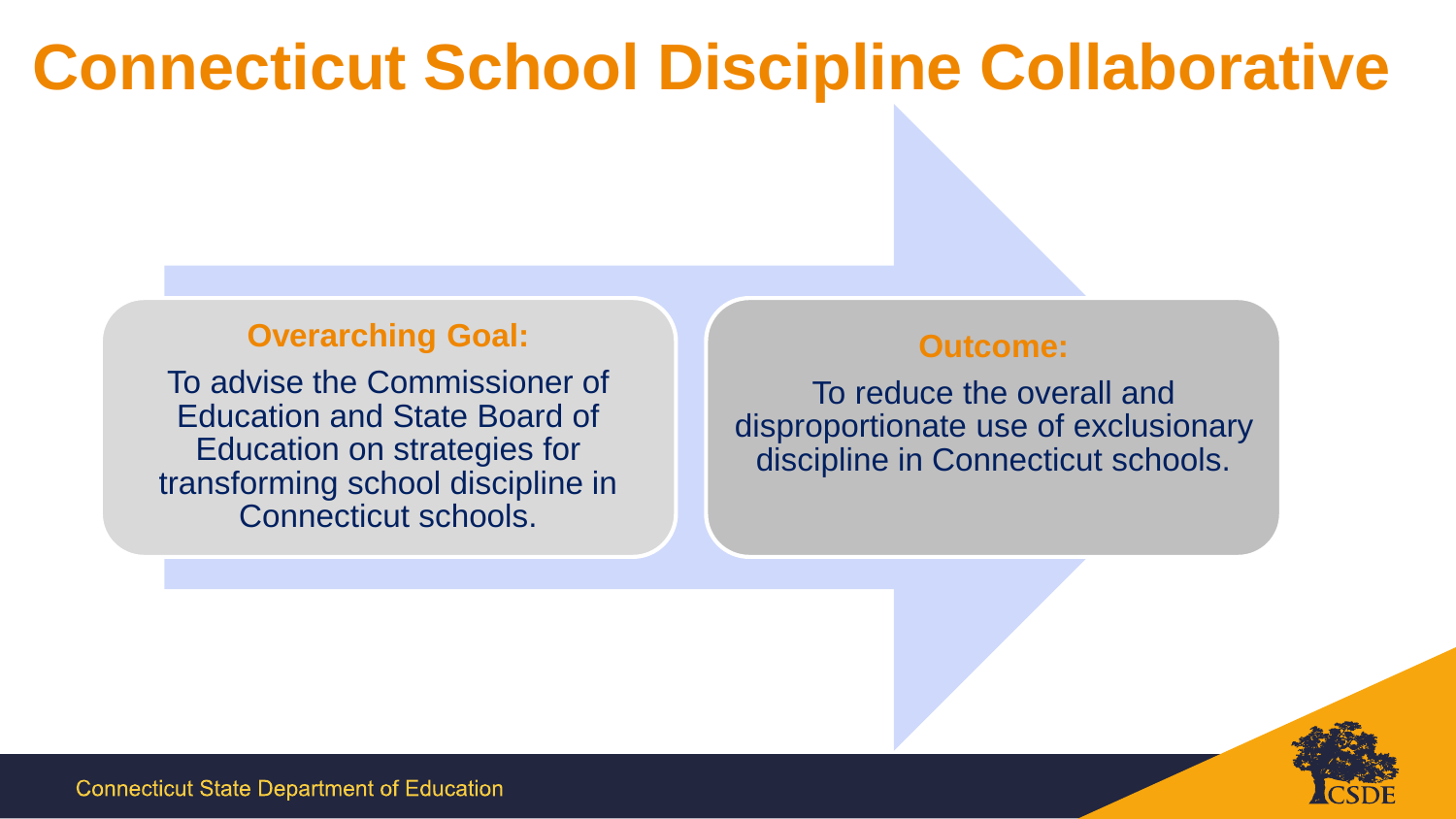## **Meeting Objectives for Today**

**To examine and reflect** on current trends in school discipline based on the panel discussion in November

**To advise** the CSDE regarding the next phase of the work on school discipline

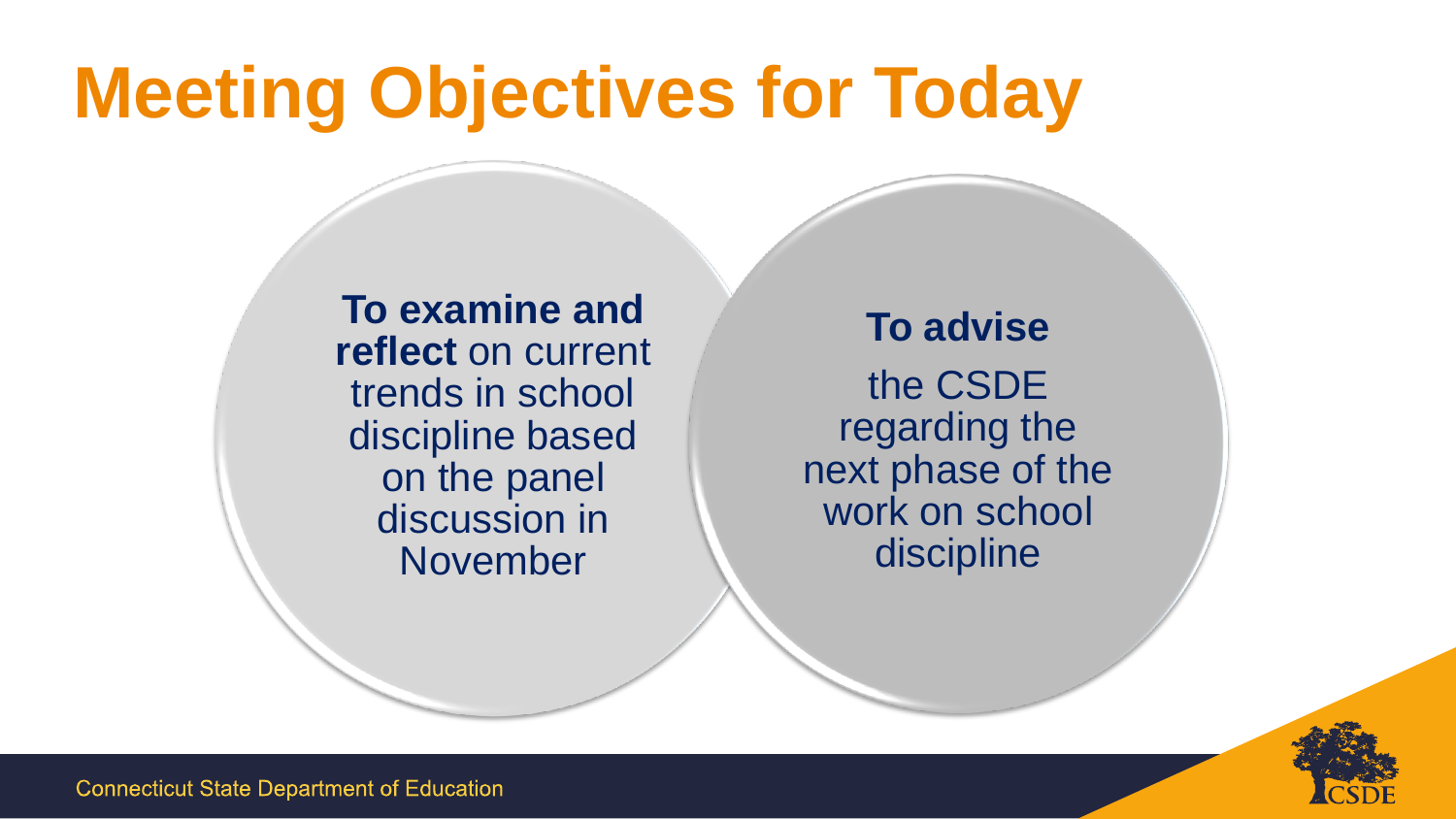## **State-Level Vision and Plan Updates**

### *Charlene M. Russell-Tucker Commissioner of Education*

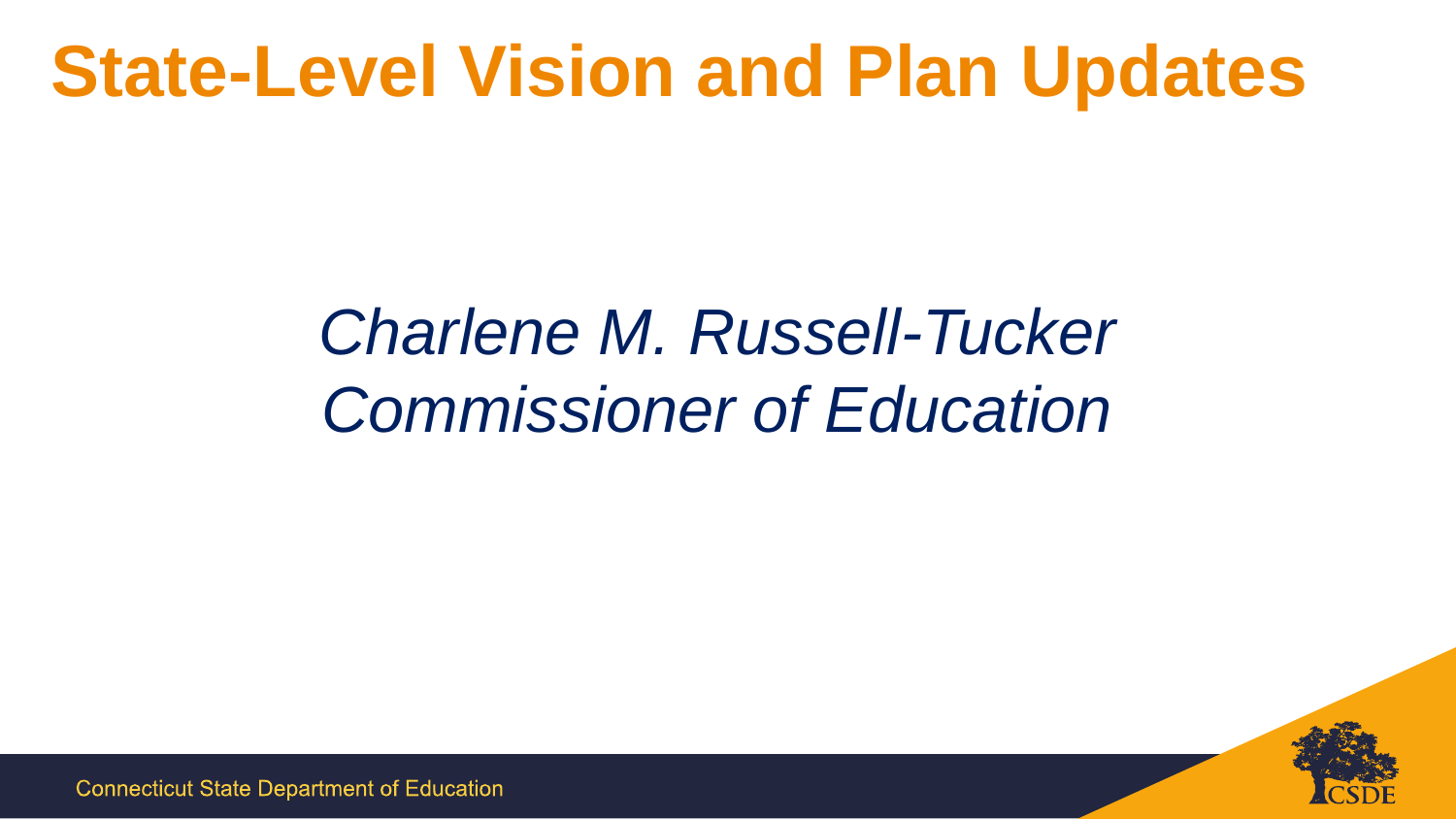## **State-Level Vision and Plan Updates**

# **State-Level Priorities**

Learning Acceleration, Academic Renewal, and Student Enrichment



Social, Emotional, & Mental Health of the Students & of the School Staff

Strategic use of Technology, Staff Development, & the Digital Divide

Family & Community Connections



Building Safe & Healthy Schools

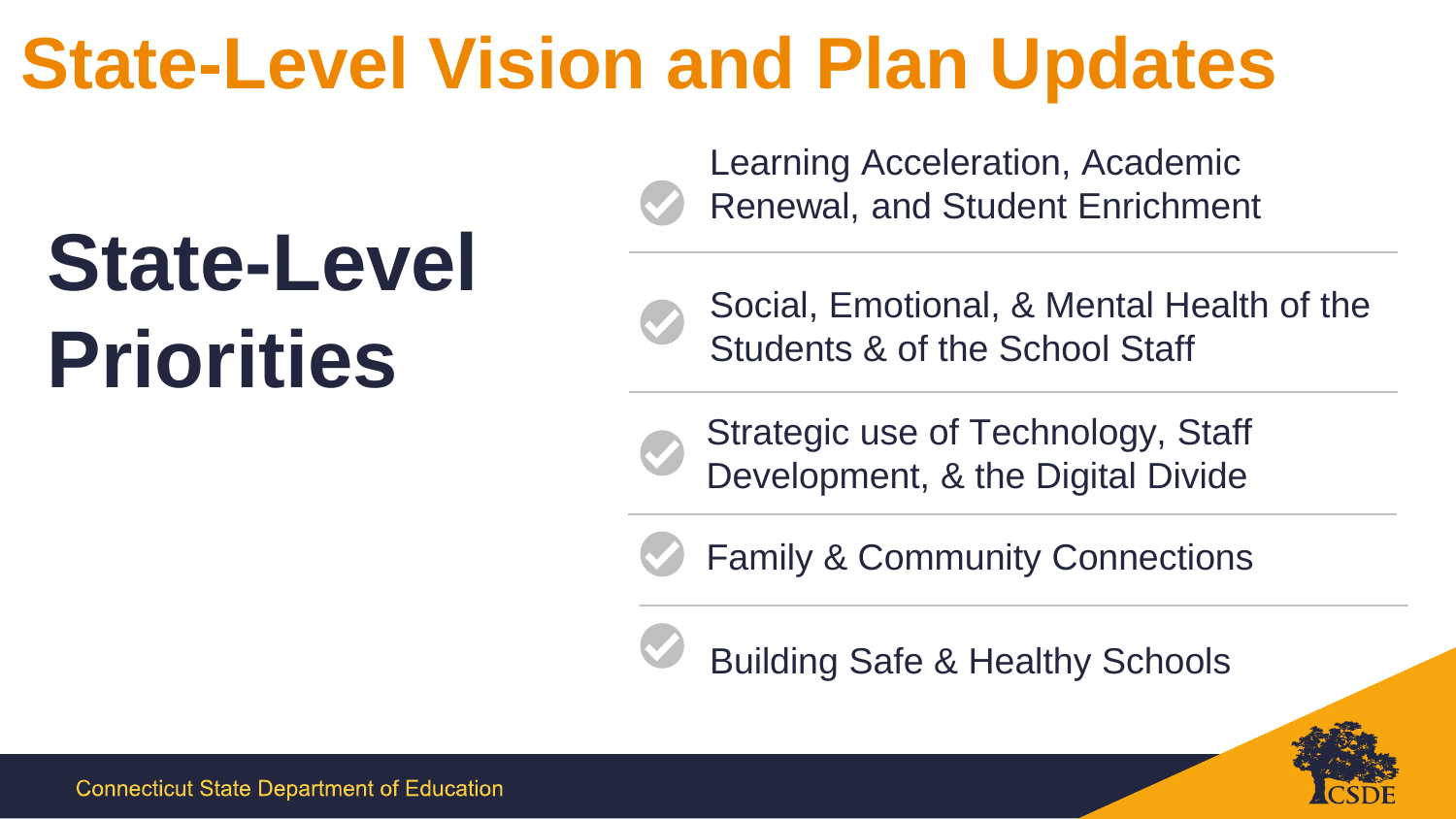## **Interconnected Approach**



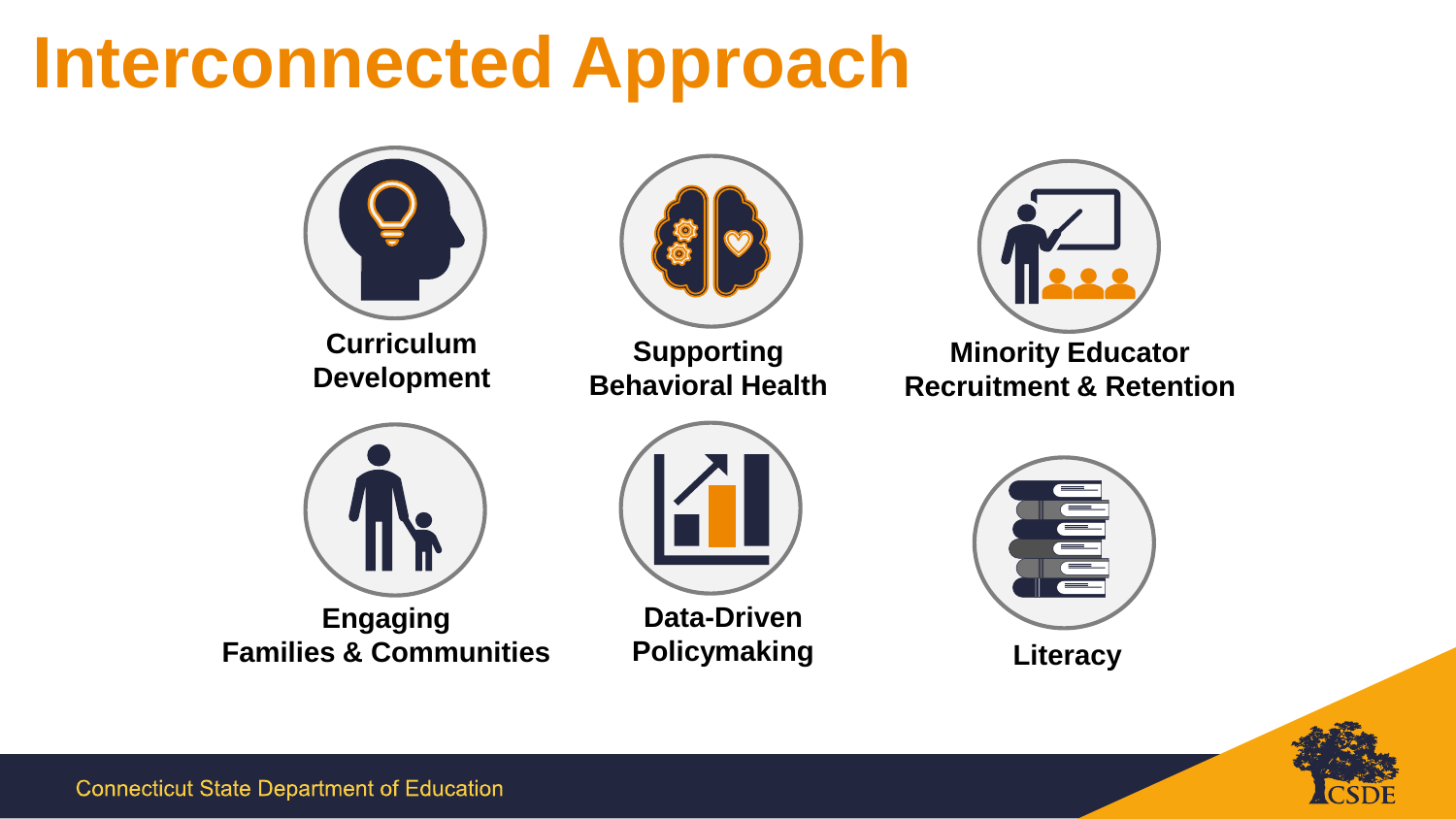## **Commissioner's "Big Audacious Goal"**

- o To ensure all school buildings have the resources they need to provide comprehensive behavioral health support to students and staff
- o **Behavioral Health Pilot currently underway** in 6 districts aims to create a scalable and sustainable system of coordinated care
- o Continuing to provide social-emotional learning support to districts, including an assessment tool and professional development at no cost



**Supporting Behavioral Health**

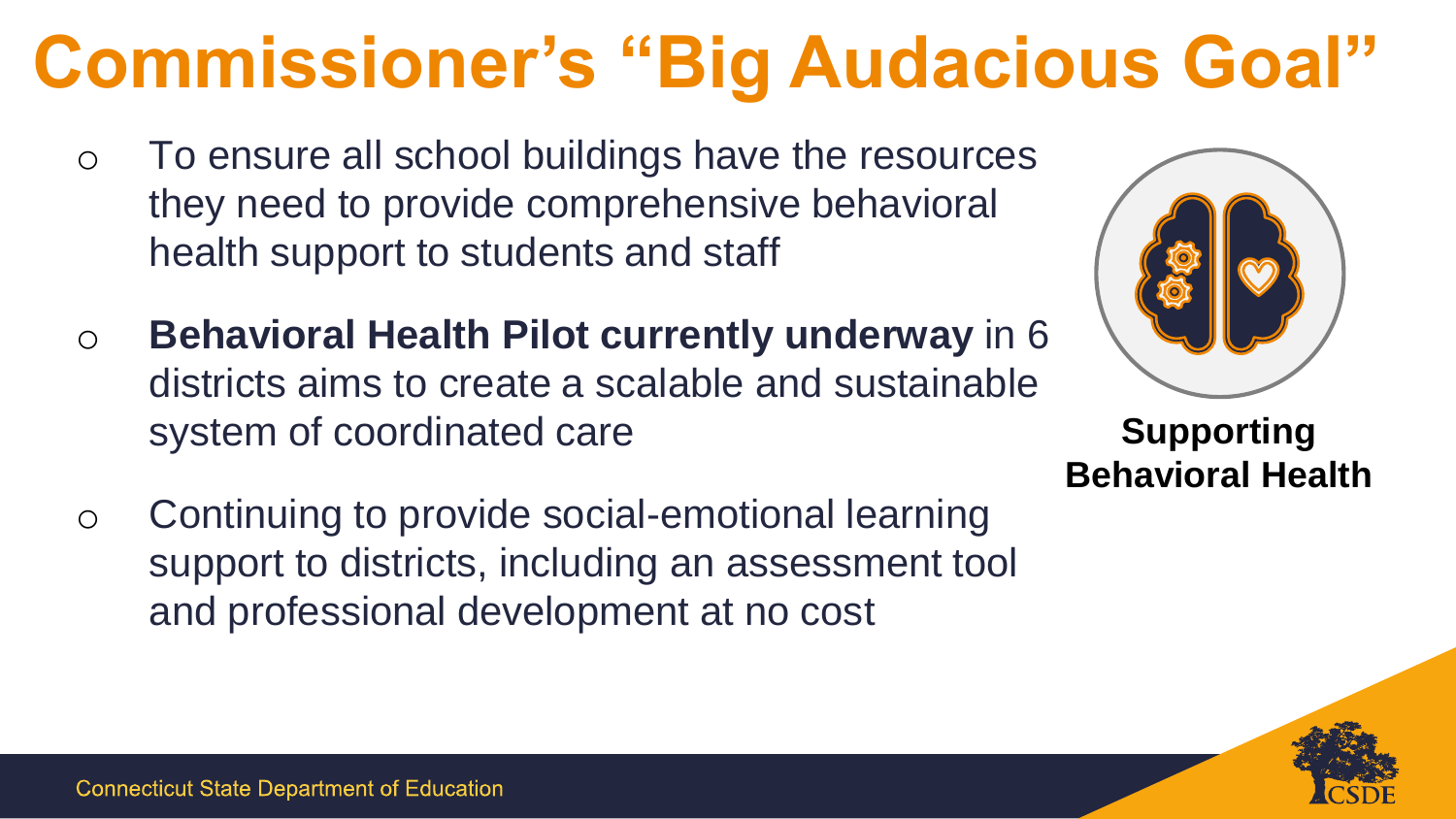## **CSDE's Blueprint for Meeting the Moment**

# **Meeting the Needs**

- Scale-up-comprehensive system approach to identify and support districts with high suspension rates.
- Intensify continuum of integrated tiered supports for identified districts to address needs.



Bolster guidance, professional learning, and coaching.



Unpacking disproportionality and examining the factors that impact behavior.

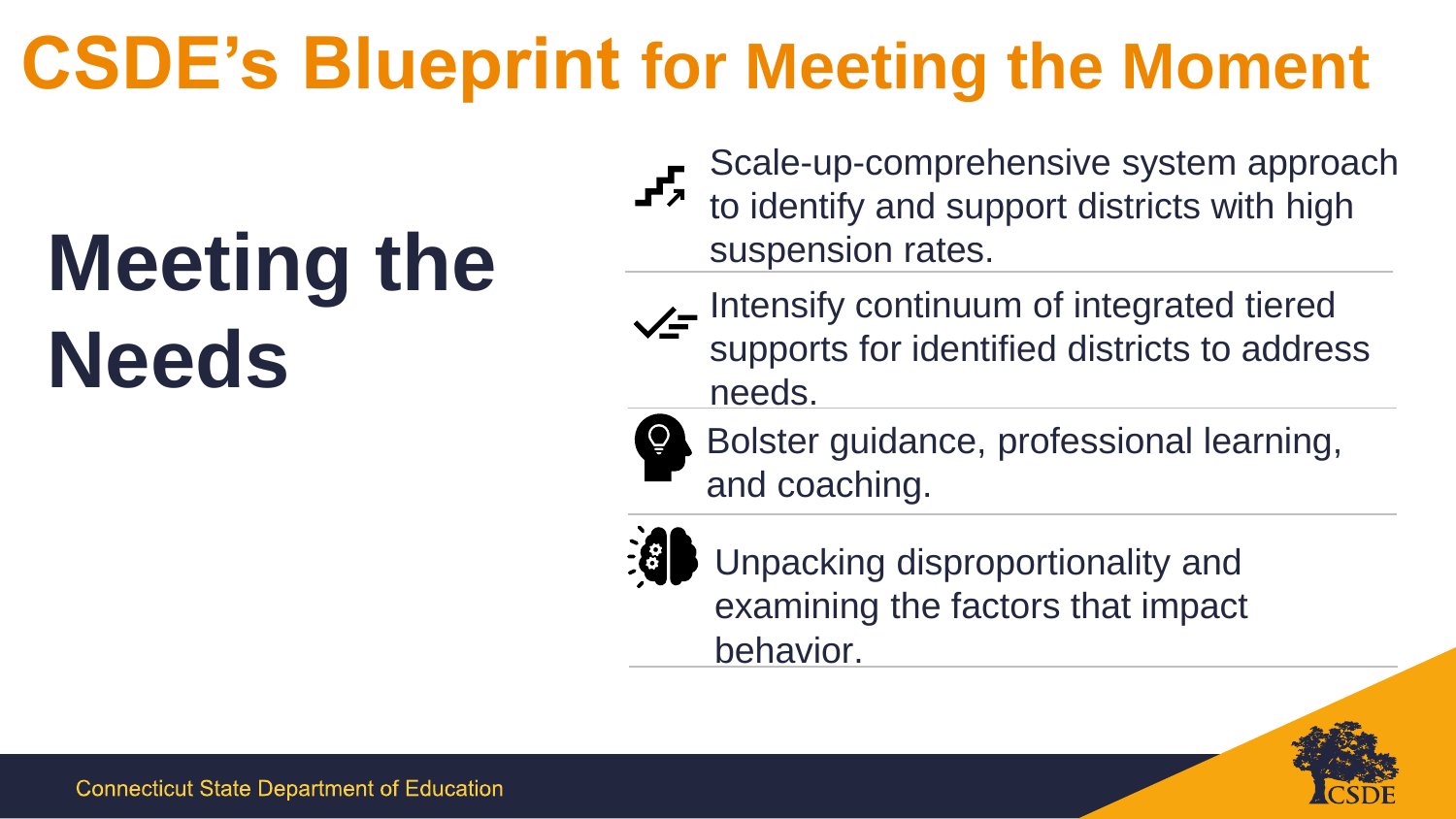## **CSDE's Blueprint for Meeting the Moment**

#### **Partnership: Office of Early Childhood (OEC) Grades PreK- Two**

- 1. Guidance on behavioral cycle and development
- 2. Decision Tree, Triggers, Escalation, De-Escalation
- 3. Community Providers Coordinated Services-Informational **Webinars** 
	- ❑ Pyramid Model for Promoting Social-Emotional Competence Young Children
	- ❑ 211/Emergency Mobile Crisis Services
	- ❑ Early Childhood Consultation Project (ECCP)

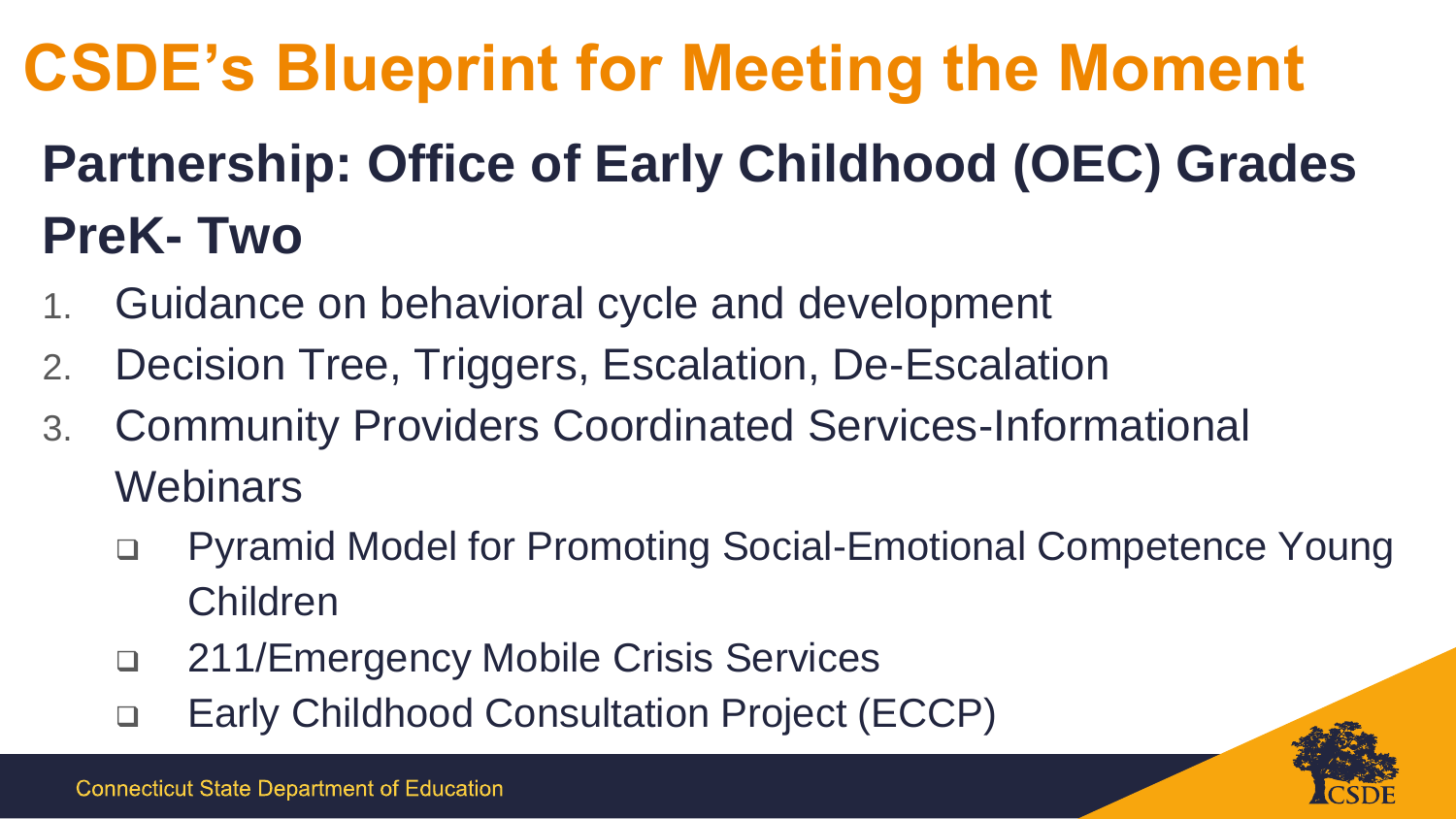## **Historical Timeline and Reflecting on this Current Time in History**

### *Facilitated by: Ingrid Canady, Executive Director-SERC*

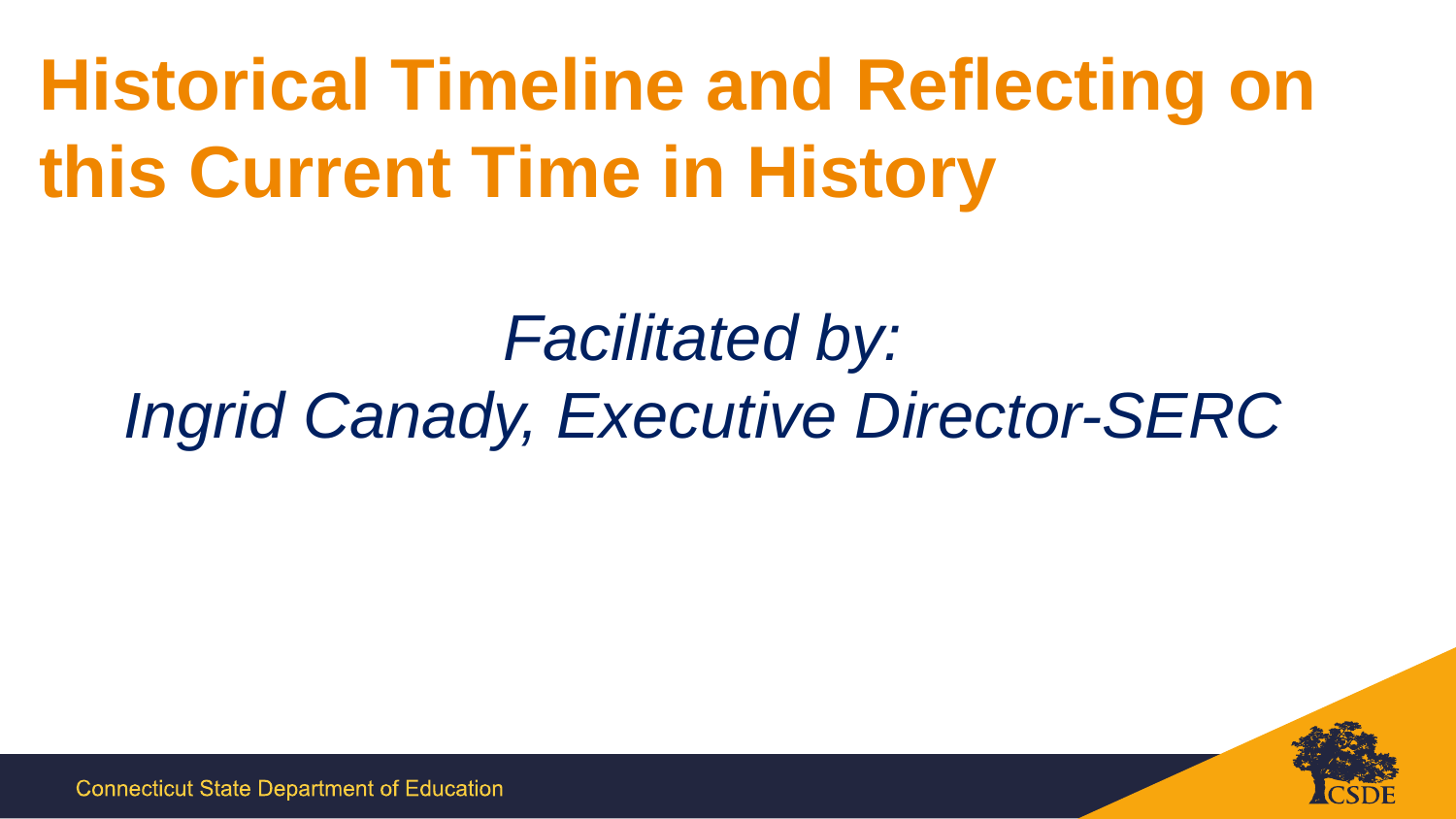#### **Historical Timeline of Public Education in the United States**

| 17th Century                    | 18th Century                 |                    | 19th Century                                               |
|---------------------------------|------------------------------|--------------------|------------------------------------------------------------|
| 1647                            | 1779                         | 1790               | 1805                                                       |
| The General Court of the        | Thomas Jefferson proposes    | The Pennsylvania   | The New York Public School                                 |
| <b>Massachusetts Bay Colony</b> | la two-track educational     | state constitution | Society is formed by wealthy                               |
| decrees that every town of      | system, with different       |                    | calls for free public businessmen to provide               |
| fifty families should have an   | tracks in his words for "the |                    | education but only education for poor children.            |
| elementary school and that      | laboring and the learned."   |                    | for poor children. It Schools are run on the               |
| every town of 100 families      | The scholarship would        | is expected that   | "Lancasterian" model, in which                             |
| should have a Latin school.     | allow a very few of the      |                    | rich people will pay one "master" can teach hundreds       |
| The goal is to ensure that      | laboring class to advance,   |                    | for their children's $ $ of students in a single room. The |
| Puritan children learn to       | Jefferson says, by "raking a | schooling.         | master gives a rote lesson to the                          |
| read the Bible and receive      | few geniuses from the        |                    | older students, who then pass it                           |
| basic information about         | rubbish."                    |                    | down to the younger students.                              |
| their Calvinist religion.       |                              |                    | These schools emphasize                                    |
|                                 |                              |                    | discipline and obedience qualities                         |
|                                 |                              |                    | that factory owners want in their                          |
|                                 |                              |                    | workers.                                                   |

\*Race Forward: the Center for Racial Justice Innovation- <https://www.raceforward.org/research/reports/historical-timelinepublic-education-us>

\*On November 6, 2013 Applied Research Center (ARC) was rebranded as Race Forward: The Center for Racial Justice Innovation. The content on this page was published on the *ARC website prior to the rebrand. Must be accessed using the search function.*

American Education History Timeline-<http://www.eds-resources.com/educationhistorytimeline.html>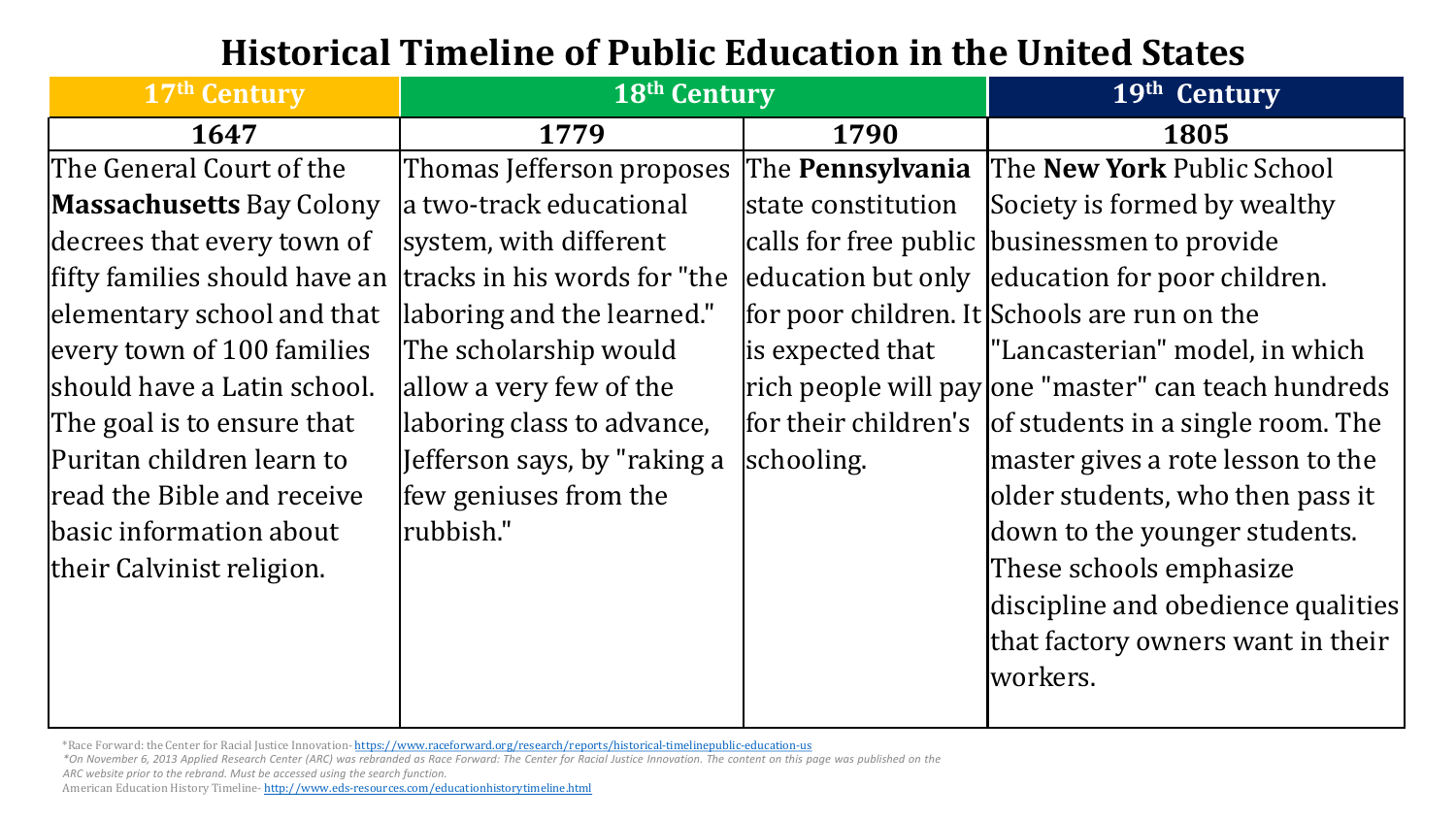#### **Historical Timeline of Public Education in the United States**

| 20th Century                           | 21 <sup>st</sup> Century                                         |                                         |  |
|----------------------------------------|------------------------------------------------------------------|-----------------------------------------|--|
| 1994                                   | 2001                                                             | 2015                                    |  |
| The Improving America's                | The No Child Left Behind Act (NCLB),                             | The next reauthorization of the ESEA    |  |
| Schools Act (IASA) is signed           | which again reauthorizes the ESEA, is a                          | passes as the Every Student Succeeds    |  |
| into law by President                  | landmark in education reform designed                            | Act (ESSA). The new law builds on key   |  |
| Clinton. It reauthorizes the           | to improve student achievement and                               | areas of progress in recent years, made |  |
| ESEA of 1965 and includes              | change the culture of America's schools.                         | possible by the efforts of educators,   |  |
|                                        | reforms for Title I; increased The new law represents a sweeping | communities, parents, and students      |  |
| funding for bilingual and              | overhaul of federal efforts to support                           | across the country.                     |  |
| immigrant education; and               | elementary and secondary education in                            |                                         |  |
| provisions for public charter the U.S. |                                                                  |                                         |  |
| schools, dropout prevention,           |                                                                  |                                         |  |
| and educational technology.            |                                                                  |                                         |  |
|                                        |                                                                  |                                         |  |
|                                        |                                                                  |                                         |  |
|                                        |                                                                  |                                         |  |
|                                        |                                                                  |                                         |  |

<sup>\*</sup>Race Forward: the Center for Racial Justice Innovation- <https://www.raceforward.org/research/reports/historical-timelinepublic-education-us>

<sup>\*</sup>On November 6, 2013 Applied Research Center (ARC) was rebranded as Race Forward: The Center for Racial Justice Innovation. The content on this page was published on the *ARC website prior to the rebrand. Must be accessed using the search function.*

American Education History Timeline- <http://www.eds-resources.com/educationhistorytimeline.html>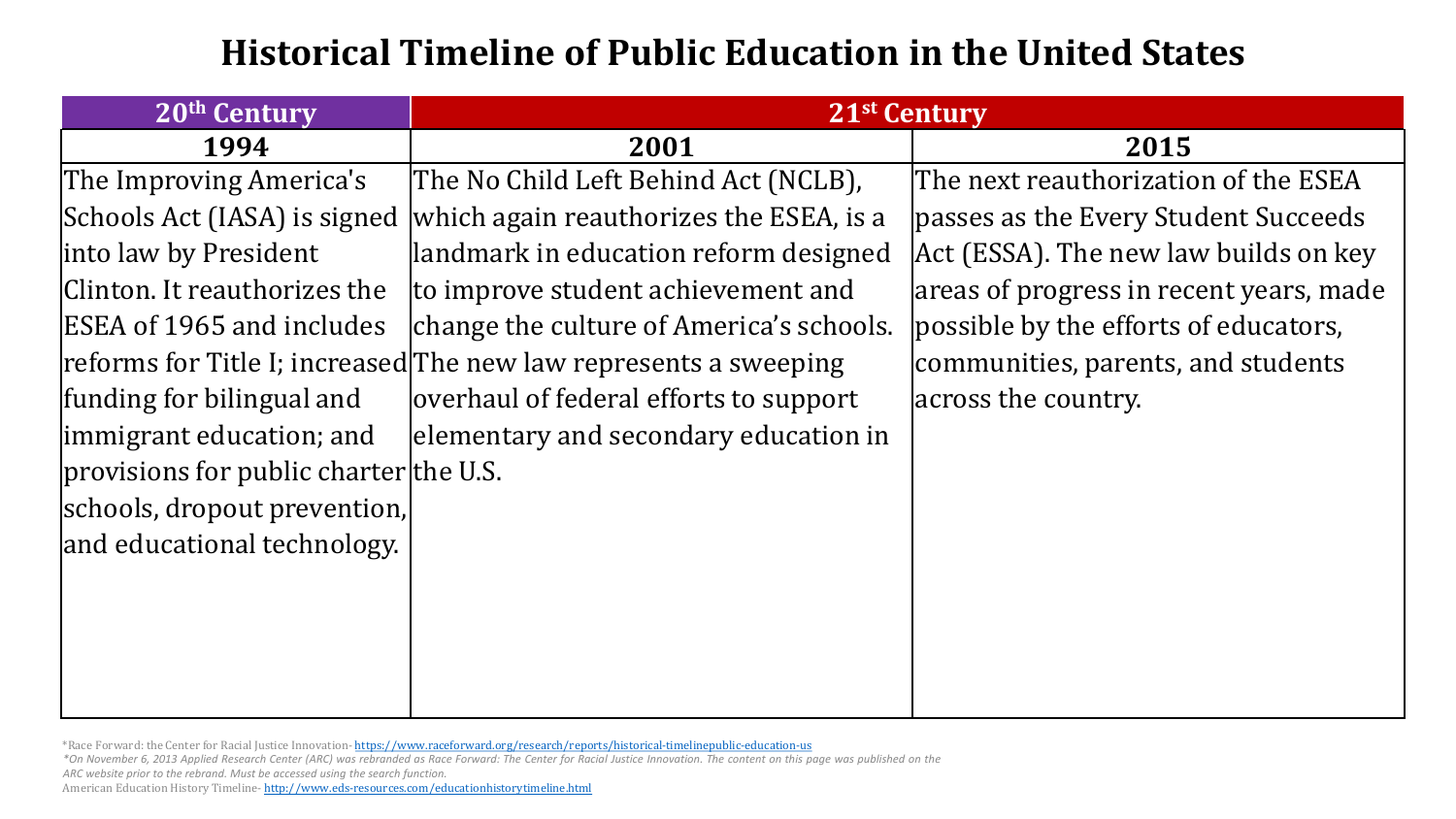#### **Historical Timeline of Public Education in the United States**

| 21 <sup>st</sup> Century |      |      |      |  |  |
|--------------------------|------|------|------|--|--|
| 2019                     | 2020 | 2021 | 2022 |  |  |
|                          |      |      |      |  |  |
|                          |      |      |      |  |  |
|                          |      |      |      |  |  |
|                          |      |      |      |  |  |
|                          |      |      |      |  |  |
|                          |      |      |      |  |  |
|                          |      |      |      |  |  |
|                          |      |      |      |  |  |
|                          |      |      |      |  |  |
|                          |      |      |      |  |  |
|                          |      |      |      |  |  |
|                          |      |      |      |  |  |
|                          |      |      |      |  |  |
|                          |      |      |      |  |  |
|                          |      |      |      |  |  |
|                          |      |      |      |  |  |
|                          |      |      |      |  |  |

\*Race Forward: the Center for Racial Justice Innovation- <https://www.raceforward.org/research/reports/historical-timelinepublic-education-us>

\*On November 6, 2013 Applied Research Center (ARC) was rebranded as Race Forward: The Center for Racial Justice Innovation. The content on this page was published on the *ARC website prior to the rebrand. Must be accessed using the search function.*

American Education History Timeline- <http://www.eds-resources.com/educationhistorytimeline.html>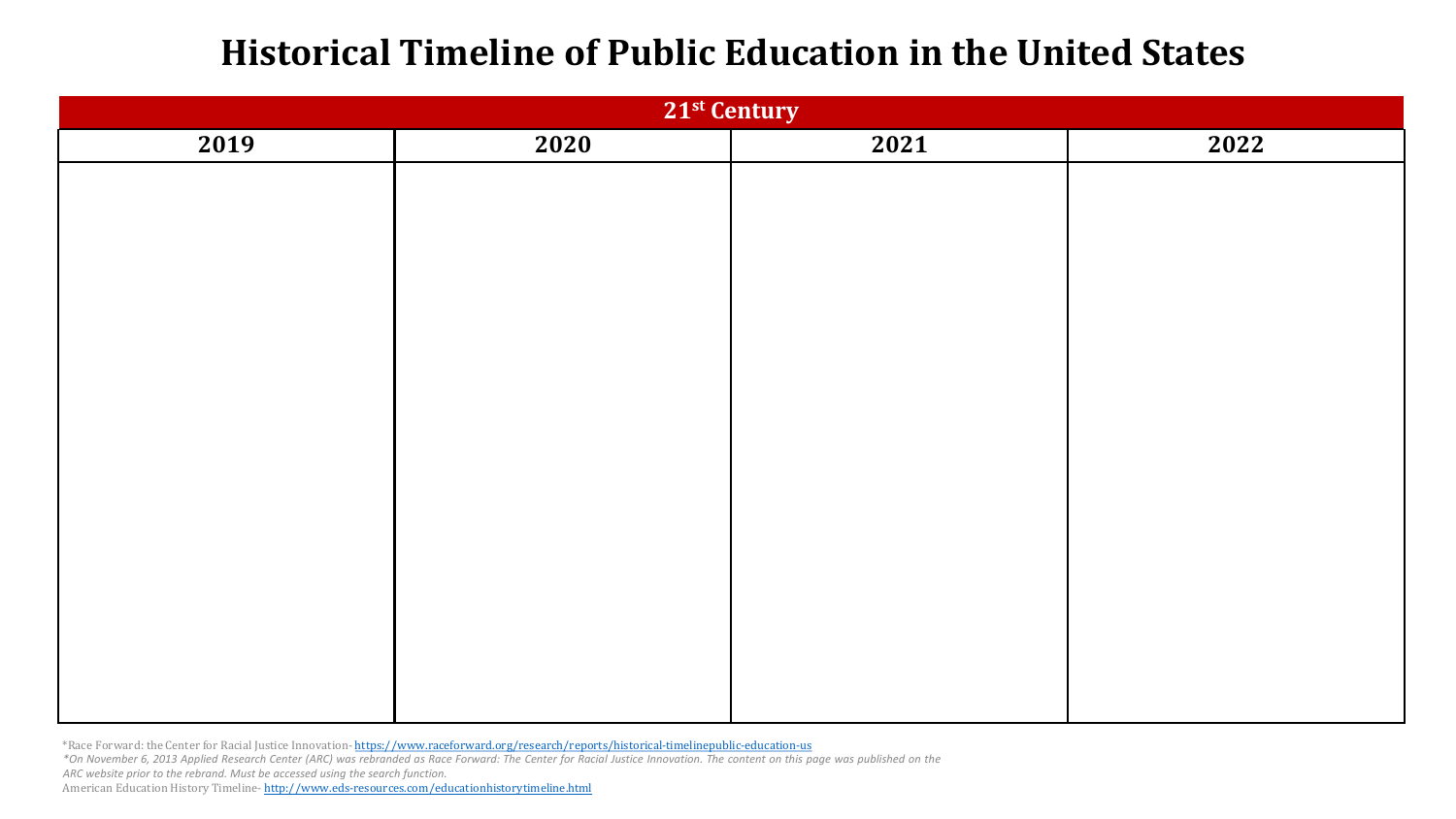### **Historical Timeline Activity & Debrief**

#### **Small-Group Discussion on Current Time in History and School Discipline:**

- Elicit reflections from members about what current issues in school discipline you are trying to support within your communication and spheres of influence
- 1. First, focus on personal reflection
- 2. Second, collective reflection in your small group
- 3. Third, decide as a group what actionable items for the next steps based on the timeline, panel discussion, and discussions